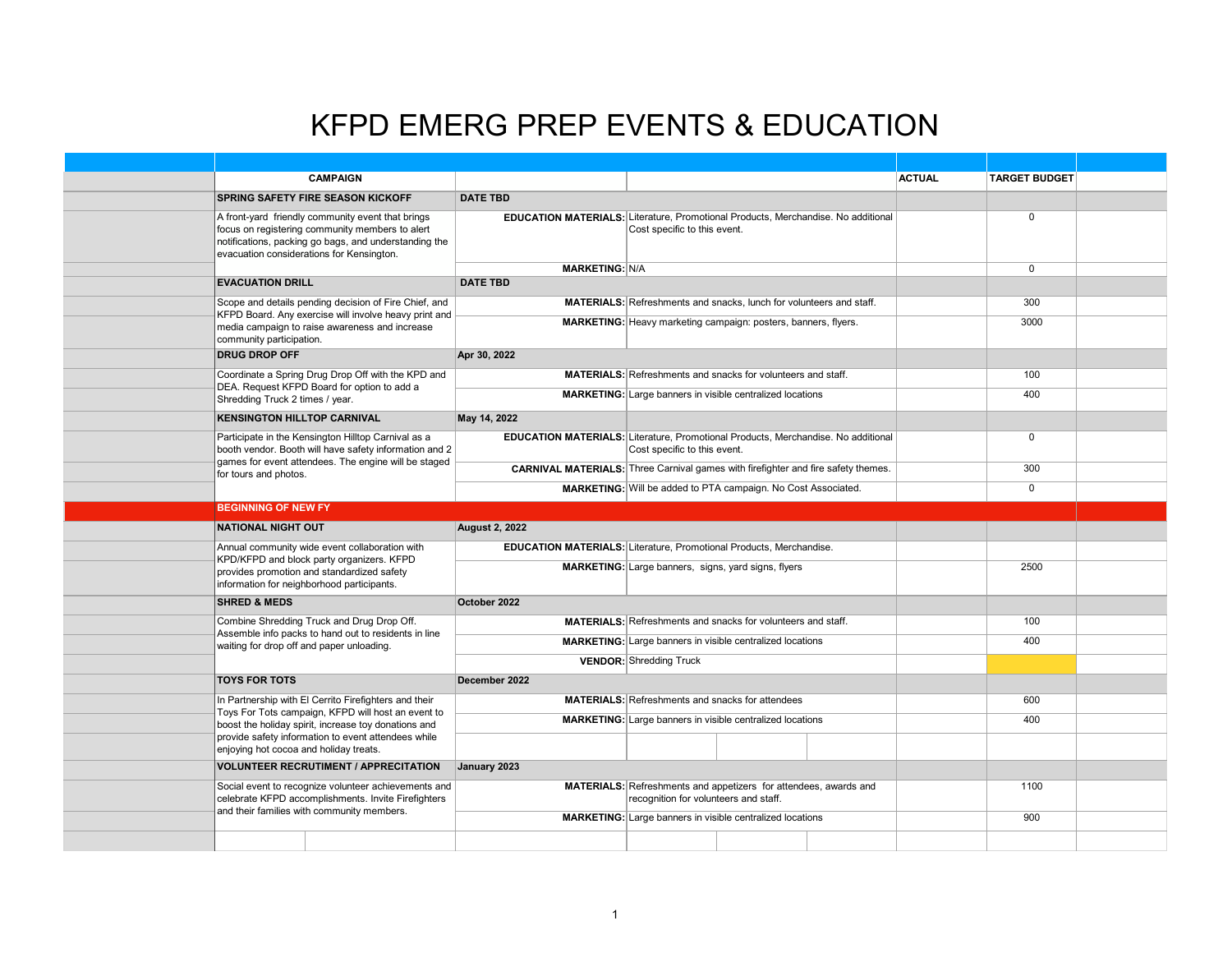## MATERIALS / MERCHANDISE/ EQUIPMENT 2021-2022

| <b>ITEM</b>          | <b>DESCRIPTION</b>                            | <b>VENDOR</b>                                                                                            | QTY            | <b>TOTAL ACTUAL</b>  | PROJECTED SPEND |
|----------------------|-----------------------------------------------|----------------------------------------------------------------------------------------------------------|----------------|----------------------|-----------------|
| PROMOTIONAL PRODUCTS | Custom Logo Gray Cinch Up Backpack            | https://www.qualitylogoproducts.com/                                                                     | 300            | \$389.78             |                 |
|                      | <b>Custom Coloring Book</b>                   | https://www.firesmartpromos.com/                                                                         | 250            | \$810.19             | \$1600.00       |
|                      | Custom Wristbands                             | https://www.firesmartpromos.com/                                                                         | 100            |                      |                 |
|                      |                                               |                                                                                                          |                |                      |                 |
|                      | <b>Sticker Badge</b>                          | https://www.firesmartpromos.com/                                                                         | 600            |                      |                 |
|                      | 60 mm Carabiner                               | https://www.firesmartpromos.com/                                                                         | 250            |                      |                 |
|                      | <b>Emergency Kits</b>                         | https://www.nexisresponse.com/                                                                           | 250            | \$3532.00            |                 |
|                      | <b>Evacuation Vital Documents Folders</b>     | https://www.printglobe.com/underarm-portfolios-<br>executive-vinyl-legal-size-10-x-15/26559              | 400            |                      | \$1300.00       |
|                      | New Resident Welcome Pack Folders             | Vista Print                                                                                              | 250            |                      | \$805.00        |
|                      | Survival Paracord w Whistle                   | https://www.brandcomet.com/p/RYSIE-                                                                      | 600            |                      | \$900.00        |
|                      | First Aid Kits                                | OKISY/survival-paracord-bracelets-wwhistle<br>https://www.brandcomet.com/p/AEVKA-                        | 500            |                      | \$1200.00       |
|                      |                                               | CZPEE/first-aid-kit                                                                                      |                |                      |                 |
|                      | <b>CPR Shield</b>                             | https://www.brandcomet.com/p/UAVGH-<br>MEUEH/cpr-shield-pouch-with-attached-key-chain--<br>-fda-approved | 100            |                      | \$400.00        |
| <b>MERCHANDISE</b>   |                                               |                                                                                                          |                |                      |                 |
|                      |                                               |                                                                                                          |                |                      |                 |
|                      | <b>Station 65 T-Shirts</b>                    | http://www.customink.com                                                                                 | 100            | \$1108.71            |                 |
|                      | $\mathbf S$                                   |                                                                                                          | 10             |                      |                 |
|                      | M                                             |                                                                                                          | 30             |                      |                 |
|                      | L                                             |                                                                                                          | 40             |                      |                 |
|                      | <b>XL</b>                                     |                                                                                                          | 15             |                      |                 |
|                      | <b>XXL</b>                                    |                                                                                                          | 5              |                      |                 |
| <b>PUBLICATIONS</b>  |                                               |                                                                                                          |                |                      |                 |
|                      |                                               |                                                                                                          |                |                      |                 |
|                      | MAGNET MAILER ONLY                            | https://www.mailstream.net/                                                                              | 3000           | \$2394.35            |                 |
|                      | SUMMER 2021 FIRE PLUG                         | https://www.mailstream.net/                                                                              | 2400           | \$2097.12            |                 |
|                      | 2021 WILDFIRE PREPAREDNESS<br><b>WODKDOOK</b> | https://www.mailstream.net/                                                                              | 3000           | \$2222.45            |                 |
|                      | MAGNET PRODUCTION                             | https://www.uprinting.com/refrigerator-                                                                  | 3000           | \$700.00             |                 |
|                      | TRI-FOLD FLYER                                | mognoto html<br>https://www.mailstream.net/                                                              | 3000           |                      | \$2100.00       |
|                      | 2022 WILDFIRE WORKBOOK                        | https://www.mailstream.net/                                                                              | 3000           |                      | \$2300.00       |
|                      | 2022 THE FIRE PLUG SPRING                     | https://www.mailstream.net/                                                                              | 2400           |                      | \$2100.00       |
|                      | 2021 DRUG DROP FLYERS                         | COPYCENTRAL                                                                                              |                | \$70.34              |                 |
|                      |                                               |                                                                                                          |                |                      |                 |
| <b>PRINT MEDIA</b>   |                                               |                                                                                                          |                |                      |                 |
|                      | NATIONAL PREPAREDNESS MONTH 4'<br><b>CION</b> | https://www.vistaprint.com/                                                                              | 3              | \$304.62             |                 |
|                      | NATIONAL PREPAREDNESS MONTH                   | https://www.vistaprint.com/                                                                              | 20             |                      |                 |
|                      | DOCTED<br>NATIONAL NIGHT OUT YARD SIGNS       | https://www.vistaprint.com/                                                                              | 6              | \$131.76             |                 |
|                      | 4'x 4' Wood Sign Stands                       | Lowe's                                                                                                   | 3              | \$145.76             |                 |
|                      | EVACUATION DRILL CAMPAIGN                     | VistaPrint / Mailstream                                                                                  |                |                      | \$3000.00       |
|                      | DRUG DROP OFF                                 | VistaPring                                                                                               |                |                      | \$400.00        |
|                      |                                               |                                                                                                          |                |                      |                 |
| <b>EQUIPMENT</b>     |                                               |                                                                                                          |                |                      |                 |
|                      | KFPD EVENT BOOTH BRANDED                      |                                                                                                          | 1              | \$288.19             |                 |
|                      |                                               | www.ezup.com                                                                                             |                |                      |                 |
|                      | COSCO Folding Tables 8'                       | Walmart                                                                                                  | $\overline{2}$ |                      | \$200.00        |
|                      | Custom Logo Table Cloths                      | VistaPrint                                                                                               | $\overline{2}$ |                      | \$275.00        |
|                      | Plastic Literature Stands for Booth Display   | Staples / Office Depot                                                                                   | 12             |                      | \$120.00        |
|                      | Plastic Literature Storage File Totes         | Staples / Office Depot                                                                                   | $\overline{2}$ |                      | \$90.00         |
|                      | Go Bag Display 1 - Individual                 |                                                                                                          | $\mathbf{1}$   |                      | \$400.00        |
|                      | Go Bag Display 2 - Family w Pet               |                                                                                                          | $\mathbf{1}$   |                      | \$700.00        |
|                      |                                               |                                                                                                          |                |                      |                 |
|                      | Bag Display 3 - Shelter in Place              |                                                                                                          | $\mathbf{1}$   |                      | \$1100.00       |
|                      | Retractable Banners                           | Vista Print                                                                                              | $\sqrt{4}$     |                      | \$650.00        |
| <b>MISCELLANEOUS</b> |                                               |                                                                                                          |                |                      |                 |
|                      | <b>EVENT MATERIALS</b>                        | Evac Drill, Drug Drop Refreshments, and Carnival<br><b>Activity Materials</b>                            |                |                      | \$700.00        |
|                      |                                               |                                                                                                          |                |                      |                 |
|                      |                                               |                                                                                                          |                |                      |                 |
| <b>VENDORS</b>       | Shredding Truck - Nov 2021                    | Shred It                                                                                                 | $\mathbf{1}$   | \$900.00             |                 |
|                      | Head Shot Photographer                        | <b>TBD</b>                                                                                               |                |                      | \$4500.00       |
|                      | Firefighter Cards                             | https://www.custom-tradingcards.com/                                                                     |                |                      | \$3300.00       |
|                      |                                               |                                                                                                          |                |                      |                 |
|                      |                                               |                                                                                                          |                | \$<br>$15,095.27$ \$ | 28,140.00       |
|                      |                                               |                                                                                                          |                |                      |                 |
|                      |                                               |                                                                                                          |                |                      |                 |
|                      |                                               |                                                                                                          |                |                      |                 |
|                      |                                               |                                                                                                          |                |                      |                 |